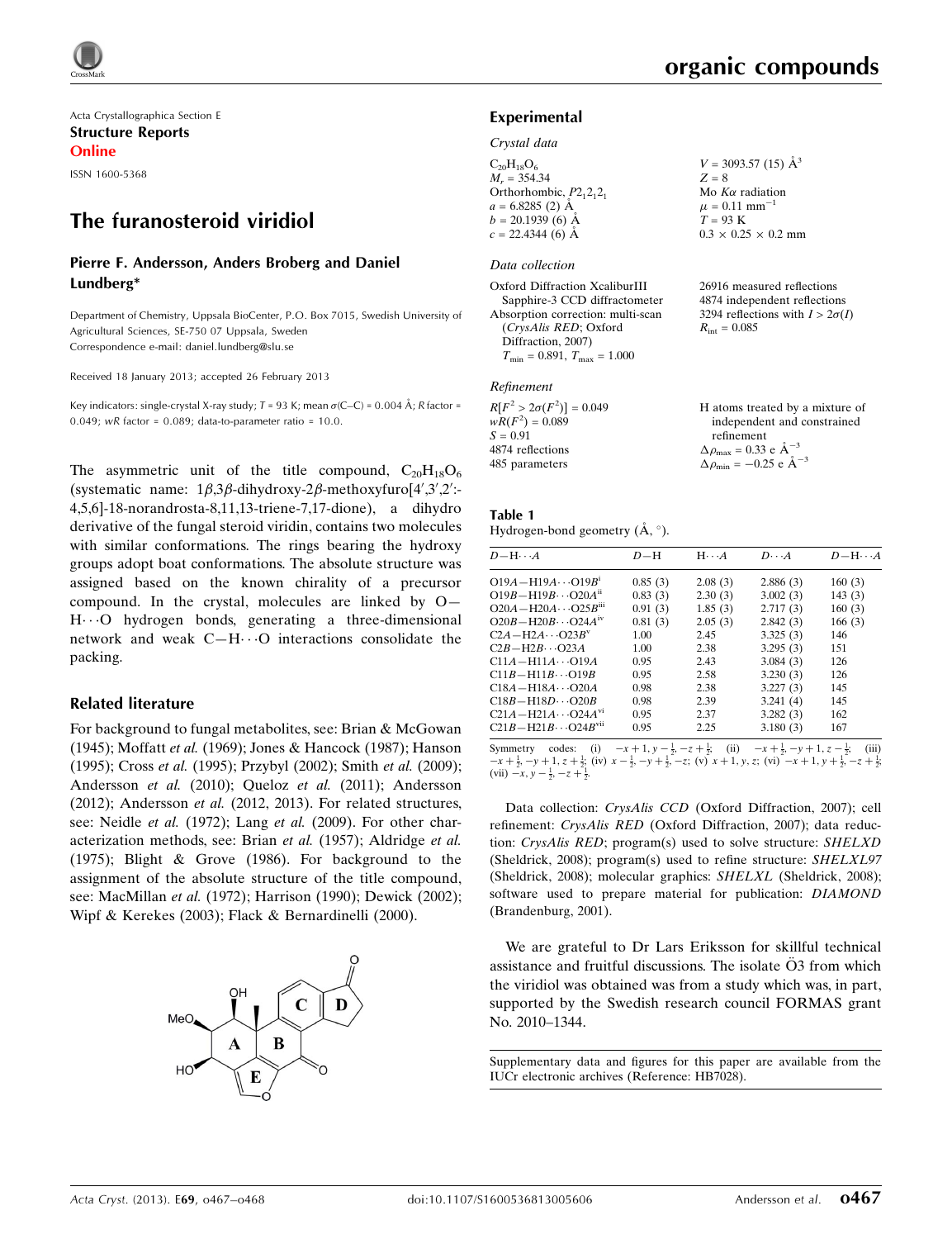#### References

- [Aldridge, D. C., Turner, W. B., Geddes, A. J. & Sheldrick, B. \(1975\).](https://scripts.iucr.org/cgi-bin/cr.cgi?rm=pdfbb&cnor=hb7028&bbid=BB1) J. Chem. [Soc. Perkin Trans. 1](https://scripts.iucr.org/cgi-bin/cr.cgi?rm=pdfbb&cnor=hb7028&bbid=BB1), pp. 943–945.
- [Andersson, P. F. \(2012\). PhD thesis, Swedish University of Agricultural](https://scripts.iucr.org/cgi-bin/cr.cgi?rm=pdfbb&cnor=hb7028&bbid=BB2) [Sciences, Uppsala, Sweden. Available at http://pub.epsilon.slu.se/8996.](https://scripts.iucr.org/cgi-bin/cr.cgi?rm=pdfbb&cnor=hb7028&bbid=BB2)
- [Andersson, P. F., Bengtsson, S., Cleary, M. R., Stenlid, J. & Broberg, A. \(2013\).](https://scripts.iucr.org/cgi-bin/cr.cgi?rm=pdfbb&cnor=hb7028&bbid=BB3) [Phytochemistry](https://scripts.iucr.org/cgi-bin/cr.cgi?rm=pdfbb&cnor=hb7028&bbid=BB3), 86, 195–200.
- [Andersson, P. F., Bengtsson, S., Stenlid, J. & Broberg, A. \(2012\).](https://scripts.iucr.org/cgi-bin/cr.cgi?rm=pdfbb&cnor=hb7028&bbid=BB4) Molecules, 17, [7769–7781.](https://scripts.iucr.org/cgi-bin/cr.cgi?rm=pdfbb&cnor=hb7028&bbid=BB4)
- [Andersson, P. F., Johansson, S. B. K., Stenlid, J. & Broberg, A. \(2010\).](https://scripts.iucr.org/cgi-bin/cr.cgi?rm=pdfbb&cnor=hb7028&bbid=BB5) For. Pathol. 40[, 43–46.](https://scripts.iucr.org/cgi-bin/cr.cgi?rm=pdfbb&cnor=hb7028&bbid=BB5)
- [Blight, M. M. & Grove, J. F. \(1986\).](https://scripts.iucr.org/cgi-bin/cr.cgi?rm=pdfbb&cnor=hb7028&bbid=BB6) J. Chem. Soc. Perkin Trans. 1, pp. 1317– [1322.](https://scripts.iucr.org/cgi-bin/cr.cgi?rm=pdfbb&cnor=hb7028&bbid=BB6)
- Brandenburg, K. (2001). DIAMOND[. Crystal Impact GbR, Bonn, Germany.](https://scripts.iucr.org/cgi-bin/cr.cgi?rm=pdfbb&cnor=hb7028&bbid=BB7) [Brian, P. W., Curtis, P. J., Hemming, H. G. & Norris, G. L. F. \(1957\).](https://scripts.iucr.org/cgi-bin/cr.cgi?rm=pdfbb&cnor=hb7028&bbid=BB8) Trans. Br. [Mycol. Soc.](https://scripts.iucr.org/cgi-bin/cr.cgi?rm=pdfbb&cnor=hb7028&bbid=BB8) 40, 365–368.
- [Brian, P. W. & McGowan, J. C. \(1945\).](https://scripts.iucr.org/cgi-bin/cr.cgi?rm=pdfbb&cnor=hb7028&bbid=BB9) Nature, 156, 144–145.
- [Cross, M. J., Stewart, A., Hodgkin, M. N., Kerr, D. J. & Wakelam, M. J. O.](https://scripts.iucr.org/cgi-bin/cr.cgi?rm=pdfbb&cnor=hb7028&bbid=BB10) (1995). J. Biol. Chem. 270[, 25352–25355.](https://scripts.iucr.org/cgi-bin/cr.cgi?rm=pdfbb&cnor=hb7028&bbid=BB10)
- [Dewick, P. M. \(2002\).](https://scripts.iucr.org/cgi-bin/cr.cgi?rm=pdfbb&cnor=hb7028&bbid=BB11) Nat. Prod. Rep. 19, 181–222.
- [Flack, H. D. & Bernardinelli, G. \(2000\).](https://scripts.iucr.org/cgi-bin/cr.cgi?rm=pdfbb&cnor=hb7028&bbid=BB12) J. Appl. Cryst. 33, 1143–1148.
- [Hanson, J. R. \(1995\).](https://scripts.iucr.org/cgi-bin/cr.cgi?rm=pdfbb&cnor=hb7028&bbid=BB13) Nat. Prod. Rep. 12, 381–384.
- [Harrison, D. M. \(1990\).](https://scripts.iucr.org/cgi-bin/cr.cgi?rm=pdfbb&cnor=hb7028&bbid=BB14) Nat. Prod. Rep. 7, 459–484.
- [Jones, R. W. & Hancock, J. G. \(1987\).](https://scripts.iucr.org/cgi-bin/cr.cgi?rm=pdfbb&cnor=hb7028&bbid=BB15) Can. J. Microbiol. 33, 963–966.
- [Lang, Y., Souza, F. E. S., Xu, X., Taylor, N. J., Assoud, A. & Rodrigo, R. \(2009\).](https://scripts.iucr.org/cgi-bin/cr.cgi?rm=pdfbb&cnor=hb7028&bbid=BB16) [J. Org. Chem.](https://scripts.iucr.org/cgi-bin/cr.cgi?rm=pdfbb&cnor=hb7028&bbid=BB16) 74, 5429–5439.
- [MacMillan, J., Simpson, T. J., Vanstone, A. E. & Yeboah, S. K. \(1972\).](https://scripts.iucr.org/cgi-bin/cr.cgi?rm=pdfbb&cnor=hb7028&bbid=BB17) J. Chem. [Soc. Perkin Trans. 1](https://scripts.iucr.org/cgi-bin/cr.cgi?rm=pdfbb&cnor=hb7028&bbid=BB17), pp. 2892–2898.
- [Moffatt, J. S., Bu'Lock, J. D. & Yuen, T. H. \(1969\).](https://scripts.iucr.org/cgi-bin/cr.cgi?rm=pdfbb&cnor=hb7028&bbid=BB18) J. Chem. Soc. D, p. 839a. [Neidle, S., Rogers, D. & Hursthouse, M. B. \(1972\).](https://scripts.iucr.org/cgi-bin/cr.cgi?rm=pdfbb&cnor=hb7028&bbid=BB19) J. Chem. Soc. Perkin Trans. 2[, pp. 760–766.](https://scripts.iucr.org/cgi-bin/cr.cgi?rm=pdfbb&cnor=hb7028&bbid=BB19)
- Oxford Diffraction (2007). [CrysAlis CCD and CrysAlis RED](https://scripts.iucr.org/cgi-bin/cr.cgi?rm=pdfbb&cnor=hb7028&bbid=BB20). Oxford [Diffraction Ltd, Abingdon, England.](https://scripts.iucr.org/cgi-bin/cr.cgi?rm=pdfbb&cnor=hb7028&bbid=BB20)
- [Przybyl, K. \(2002\).](https://scripts.iucr.org/cgi-bin/cr.cgi?rm=pdfbb&cnor=hb7028&bbid=BB21) For. Pathol. 32, 387–394.
- [Queloz, V., Grunig, C. R., Berndt, R., Kowalski, T., Sieber, T. N. &](https://scripts.iucr.org/cgi-bin/cr.cgi?rm=pdfbb&cnor=hb7028&bbid=BB22) [Holdenrieder, O. \(2011\).](https://scripts.iucr.org/cgi-bin/cr.cgi?rm=pdfbb&cnor=hb7028&bbid=BB22) For. Pathol. 41, 133–142.
- [Sheldrick, G. M. \(2008\).](https://scripts.iucr.org/cgi-bin/cr.cgi?rm=pdfbb&cnor=hb7028&bbid=BB23) Acta Cryst. A64, 112–122.
- [Smith, A., Blois, J., Yuan, H., Aikawa, E., Ellson, C., Figueiredo, J. L.,](https://scripts.iucr.org/cgi-bin/cr.cgi?rm=pdfbb&cnor=hb7028&bbid=BB24) [Weissleder, R., Kohler, R., Yaffe, M. B., Cantley, L. C. & Josephson, L.](https://scripts.iucr.org/cgi-bin/cr.cgi?rm=pdfbb&cnor=hb7028&bbid=BB24) (2009). [Mol. Cancer Ther.](https://scripts.iucr.org/cgi-bin/cr.cgi?rm=pdfbb&cnor=hb7028&bbid=BB24) 8, 1666–1675.
- [Wipf, P. & Kerekes, A. D. \(2003\).](https://scripts.iucr.org/cgi-bin/cr.cgi?rm=pdfbb&cnor=hb7028&bbid=BB25) J. Nat. Prod. 66, 716–718.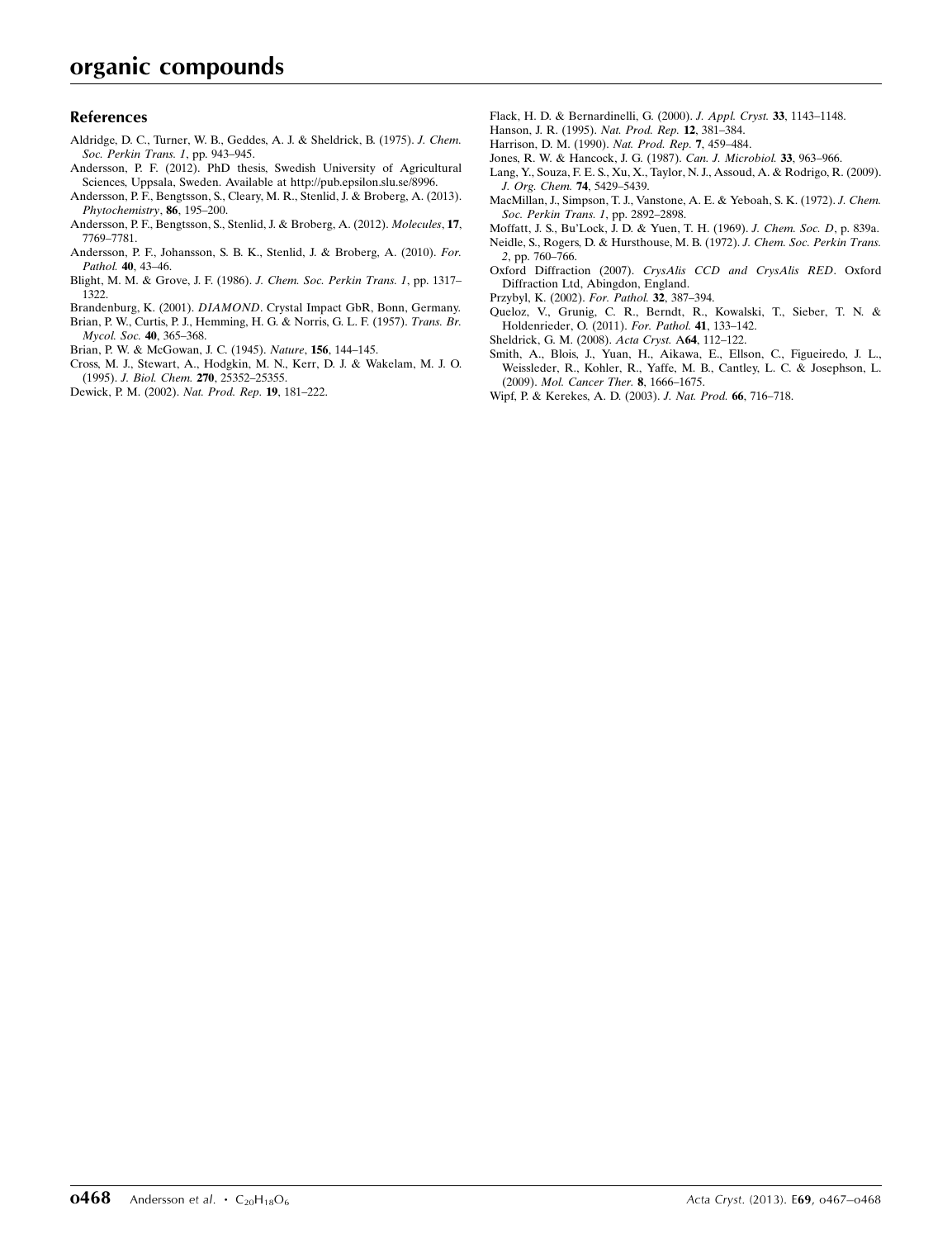# **supporting information**

*Acta Cryst.* (2013). E**69**, o467–o468 [doi:10.1107/S1600536813005606]

## **The furanosteroid viridiol**

## **Pierre F. Andersson, Anders Broberg and Daniel Lundberg**

#### **S1. Comment**

The disease known as dieback of ash on European ash (*Fraxinus excelsior*) was first observed in Poland in 1995, but has spread rapidly over most of the European subcontinent (Przybyl, 2002). During studies of the secondary metabolite production of the fungus *Hymenoscyphus pseudoalbidus*, the pathogen responsible for dieback of ash (Queloz *et al.*, 2011), a number of steroidal compounds have been isolated (Andersson *et al.*, 2010; Andersson *et al.* 2013; Andersson *et al.* 2012). These compounds belong to a family of fungal steroids (Hanson, 1995), of which some have been shown to have interesting bioactivities (Cross *et al.* 1995; Smith *et al.* 2009; Andersson 2012).

The first reported compound of this family was viridin (Brian & McGowan, 1945), with its crystal structure published nearly 30 years later (Neidle *et al.*, 1972). The absolute structures of a few other members have been reported through successful osmylation (Lang *et al.* 2009). Other members of the same family have also been characterized through other methods than crystallography, including wortmannin (Brian *et al.*, 1957), demethoxyviridin and demethoxyviridiol (Aldridge *et al.*, 1975), and virone and wortmannolone (Blight & Grove, 1986). The phytotoxin viridiol (Moffatt *et al.*, 1969), which has also been suggested to be part of the pathogenicity of *H. pseudoalbidus* (Andersson *et al.* 2010), can be produced in *Gliocladium virens* from viridin (Jones & Hancock, 1987). The previously reported absolute configuration of these compounds are based on the evidence of their steroidal origin i. e. the configuration of the C10 carbon is based on lanosterol (Dewick, 2002; Harrison, 1990). Here, we present the crystal structure of viridiol (I) confirming the previously presented structure, both relative and absolute (MacMillan *et al.*, 1972; Moffatt *et al.*, 1969; Wipf & Kerekes, 2003) (Scheme 1, Fig. 1)

Compound (I) crystallizes in the orthorhombic space group  $P2_12_12_1$  (No. 19), with two crystallographically independent viridiol molecules with a total of eight in the unit cell. (Fig. 2) The nearly flat furanosteroid skeleton lies in the *bc* plane, with the A ring and its methoxy group bending away from the plane (Fig. 1). In the crystal, O—H···O and C—H···O interactions link the molecules (Table 1, Fig. 3).

#### **S2. Experimental**

The viridiol containing fraction from a previous study (Andersson *et al.*, 2013) was subjected to rotatory evaporation, which lead to crystal formation. The crystals, too small for crystallography, were harvested by filtration and dried (approx. 3 mg). The crystals were subsequently dissolved in 80 °C toluene (4 ml) in a 5 ml test tube. The solution was left at room temperature and the toluene was evaporated slowly by a gentle stream of nitrogen gas. Large enough crystals formed at the bottom of the test tube after stepwise precipitation of impurities on the inner test tube wall. A colourless block was mounted on a glass capillary and a data set was measured under cold conditions (93 K).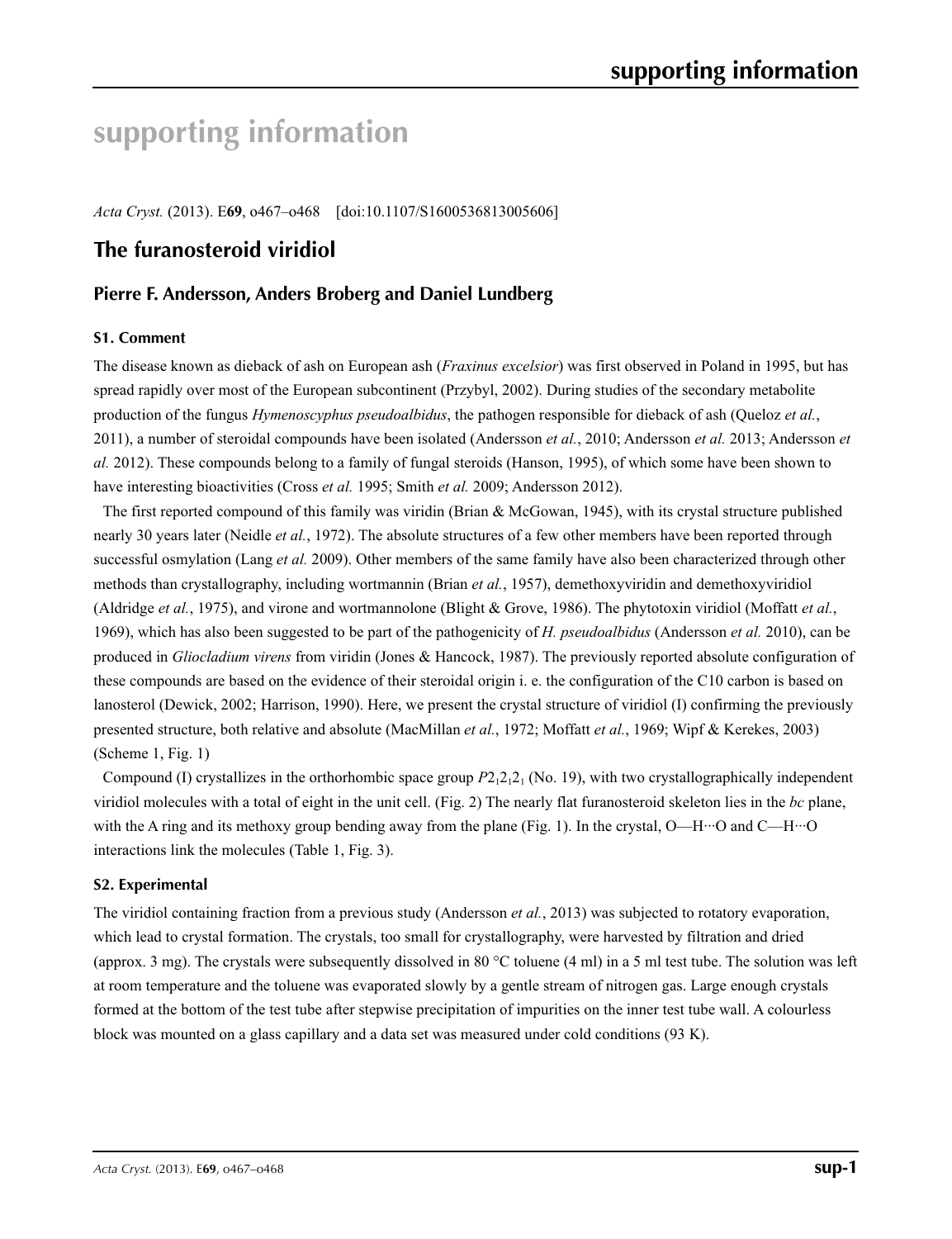#### **S3. Refinement**

After initial integration, the furanosteroid backbone was found through refinements using *SHELXD*. After additional cycles in *SHELXL*, the remaining atoms were found. No restraints were applied to the carbon skeleton. All non-H atoms were refined anisotropically. Hydrogen atoms on carbons were refined as riding on their respective carbon, while the two hydroxy hydrogen were fully refined. In the absence of any significant anomalous scattering, the Flack parameter was indeterminate (Flack & Bernardinelli, 2000). Hence, the Friedel equivalents were merged prior to the final refinements, and the absolute structure was set by reference to the known chirality of the pathway for the previously reported precursor lanosterol (Dewick, 2002; Harrison, 1990) (Fig. 4).



#### **Figure 1**

Labelling of (I) follows the system used previously (Aldridge *et al.*, 1975). H atoms on alkyl and aryl carbons have been removed for clarity. Displacement ellipoids are set at 50%.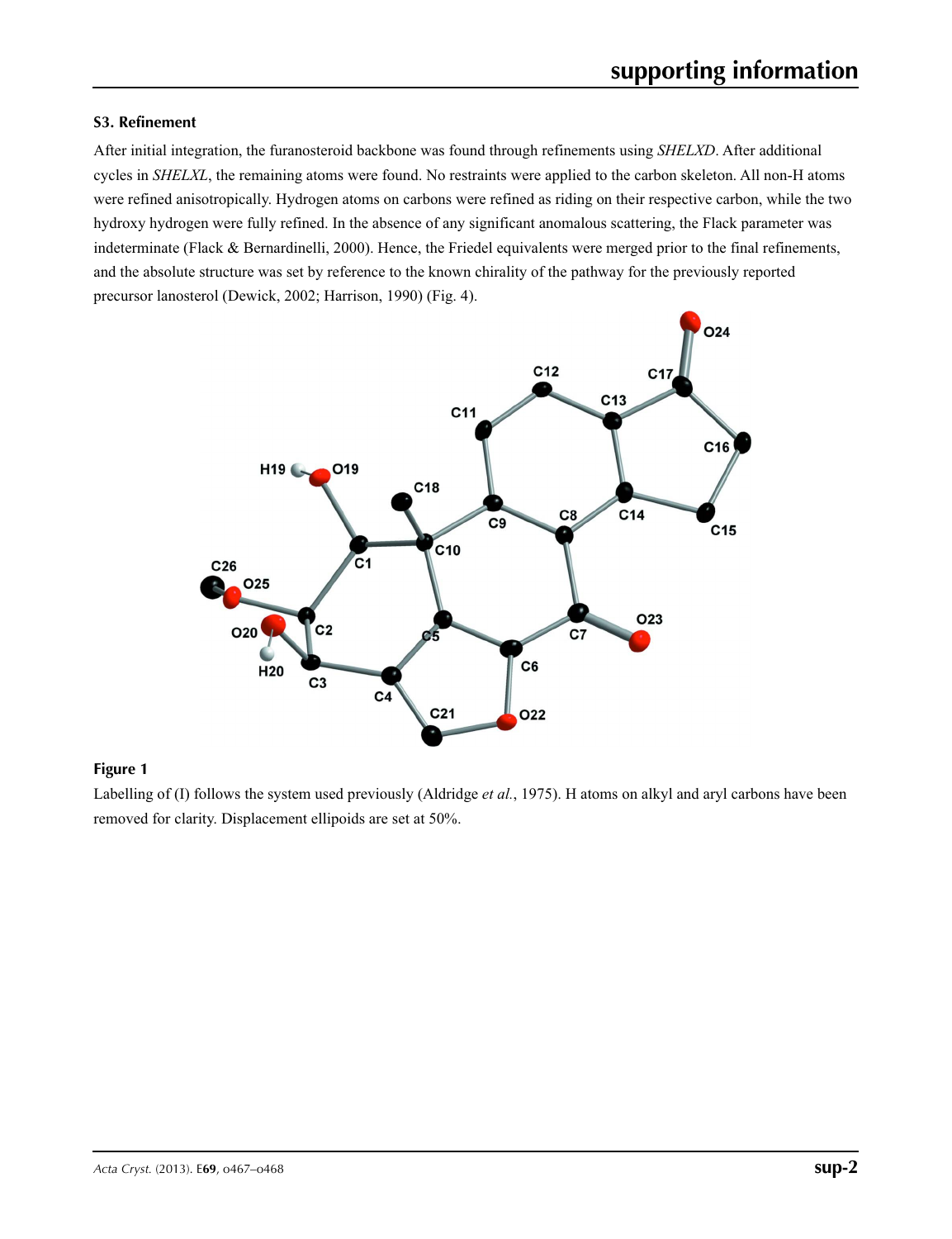

**Figure 2** Unit cell packing of (I), viewed along the a axis.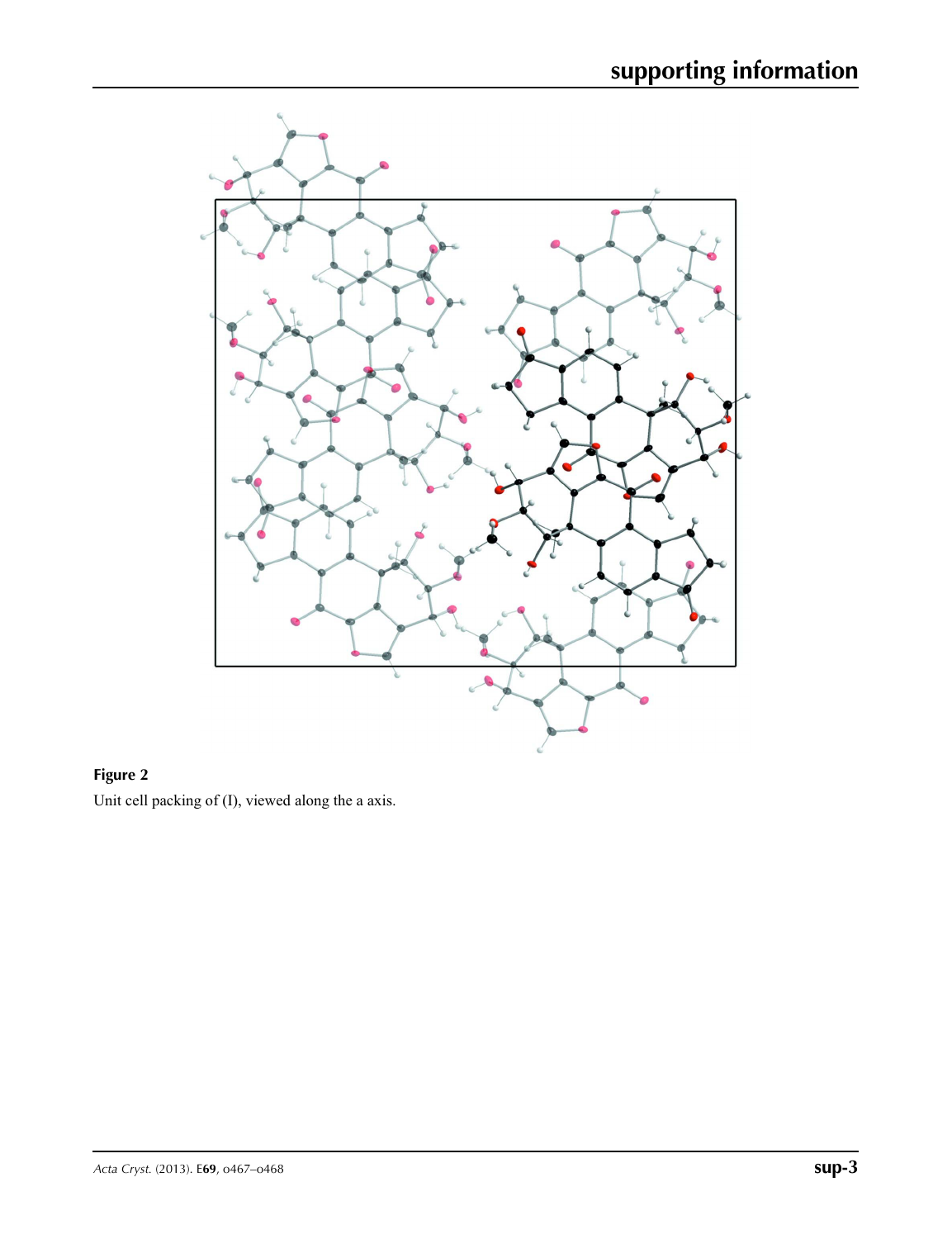

### **Figure 3**

One intramolecular and many intermolecular hydrogen bonds in the range 1.85–2.58 Å are present in (I), including both conventional (O–H···O) and non-conventional (C–H···O) ones.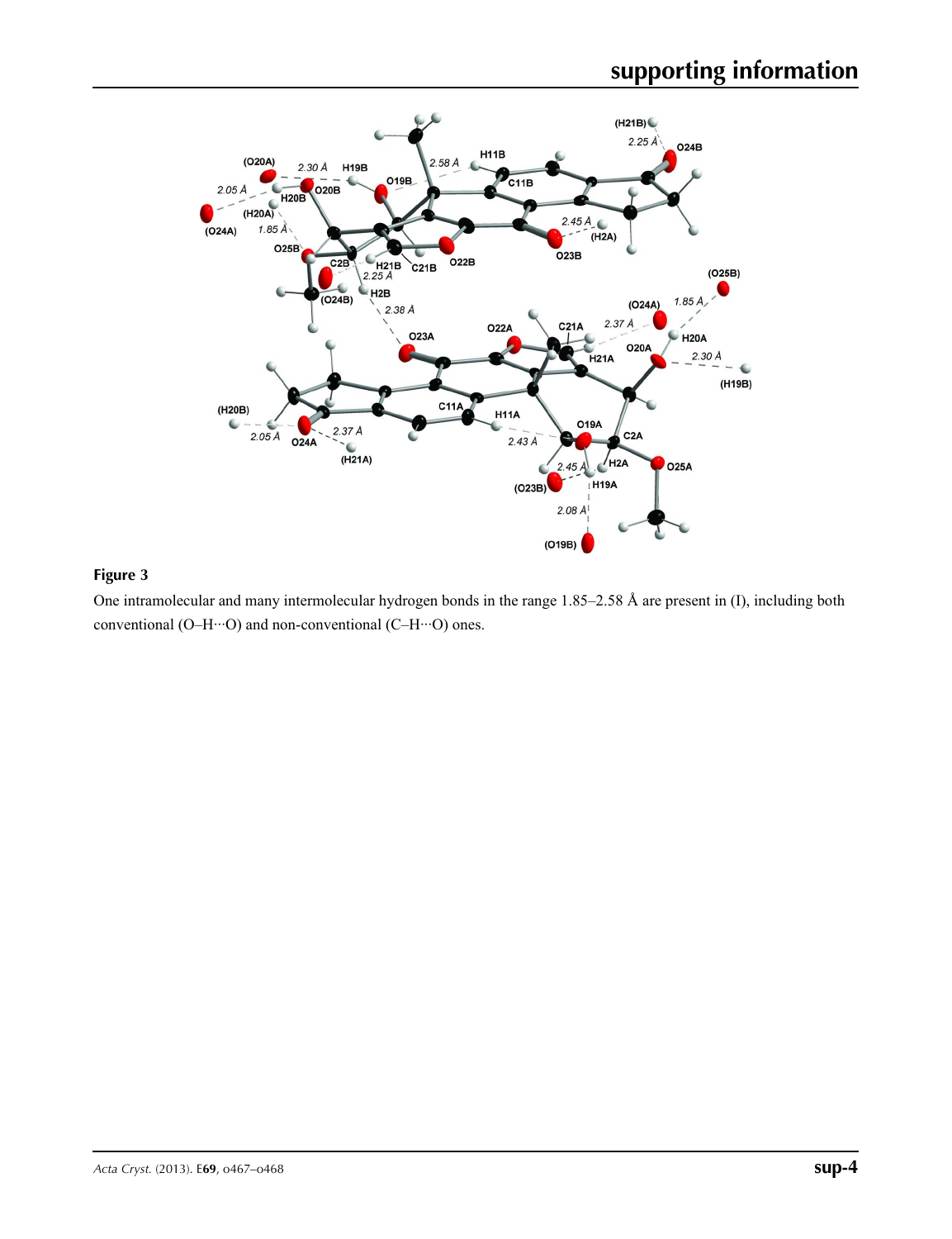

### **Figure 4**

ORTEP plot of (I).

#### **1***β***,3***β***-Dihydroxy-2***β***-methoxyfuro[4′,3′,2′:4,5,6]-18-norandrosta-8,11,13-triene-7,17-dione**

*Crystal data*

 $C_{20}H_{18}O_6$  $M_r = 354.34$ Orthorhombic,  $P2_12_12_1$ Hall symbol: P 2ac 2ab  $a = 6.8285(2)$  Å  $b = 20.1939(6)$  Å  $c = 22.4344(6)$  Å  $V = 3093.57(15)$  Å<sup>3</sup> *Z* = 8

#### *Data collection*

Oxford Diffraction XcaliburIII Sapphire-3 CCD diffractometer Radiation source: fine-focus sealed tube Graphite monochromator Detector resolution: 16.5467 pixels mm-1 *ω* scans at different *φ*

 $F(000) = 1488$  $D_x = 1.522$  Mg m<sup>-3</sup> Mo *Kα* radiation,  $\lambda = 0.71073$  Å Cell parameters from 5568 reflections  $\theta$  = 2.9–32.3°  $\mu$  = 0.11 mm<sup>-1</sup> *T* = 93 K Block, colourless  $0.3 \times 0.25 \times 0.2$  mm

Absorption correction: multi-scan (*CrysAlis RED*; Oxford Diffraction, 2007)  $T_{\text{min}} = 0.891, T_{\text{max}} = 1.000$ 26916 measured reflections 4874 independent reflections 3294 reflections with  $I > 2\sigma(I)$  $R_{\text{int}} = 0.085$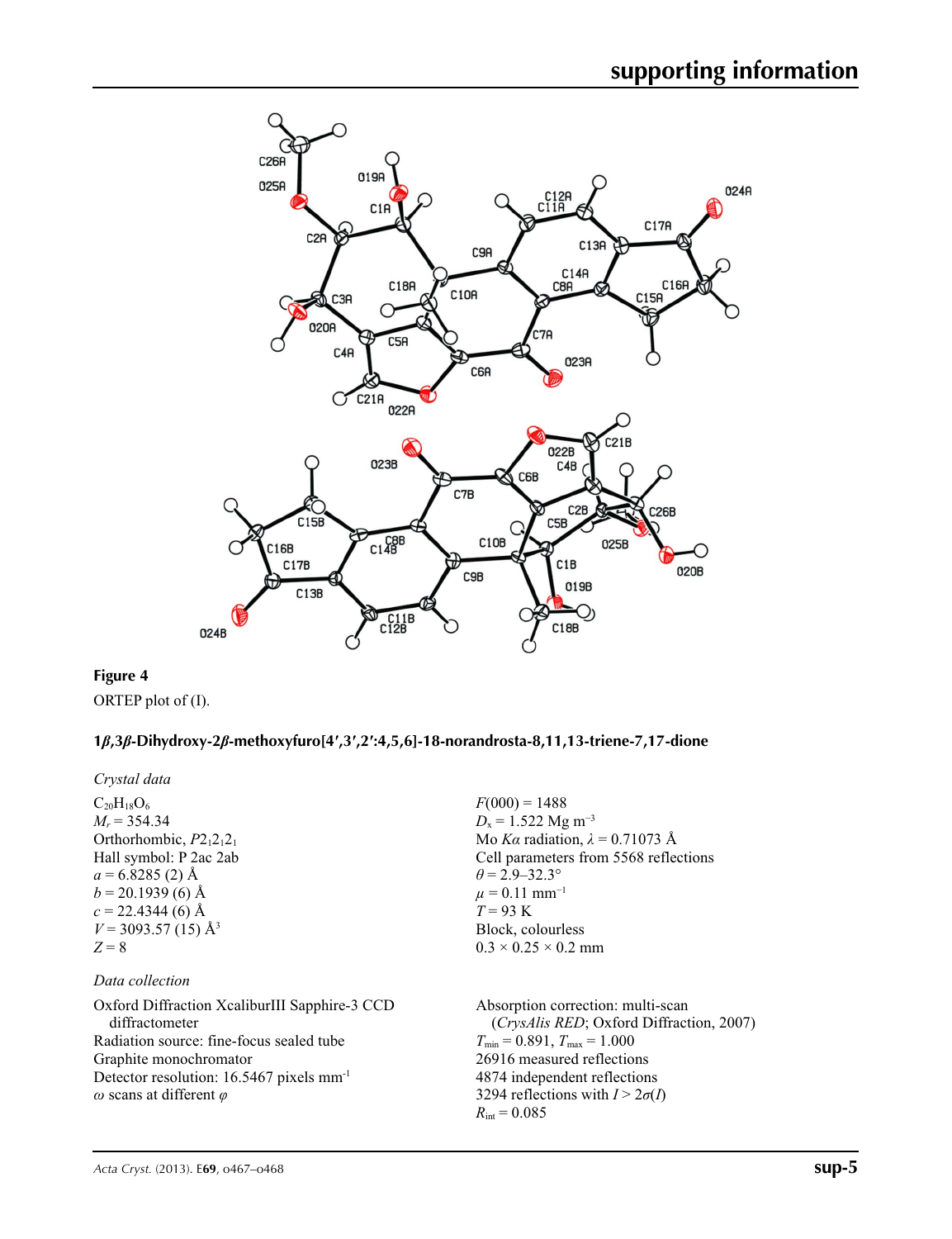| $\theta_{\text{max}} = 29.6^{\circ}, \theta_{\text{min}} = 3.1^{\circ}$ | $k = -27 \rightarrow 28$                           |
|-------------------------------------------------------------------------|----------------------------------------------------|
| $h = -9 \rightarrow 8$                                                  | $l = -31 \rightarrow 27$                           |
| Refinement                                                              |                                                    |
| Refinement on $F^2$                                                     | Secondary atom site location: difference Fourier   |
| Least-squares matrix: full                                              | map                                                |
| $R[F^2 > 2\sigma(F^2)] = 0.049$                                         | Hydrogen site location: inferred from              |
| $wR(F^2) = 0.089$                                                       | neighbouring sites                                 |
| $S = 0.91$                                                              | H atoms treated by a mixture of independent        |
| 4874 reflections                                                        | and constrained refinement                         |
| 485 parameters                                                          | $w = 1/[\sigma^2(F_0^2) + (0.0383P)^2]$            |
| 0 restraints                                                            | where $P = (F_0^2 + 2F_c^2)/3$                     |
| Primary atom site location: structure-invariant                         | $(\Delta/\sigma)_{\text{max}}$ < 0.001             |
| direct methods                                                          | $\Delta\rho_{\text{max}} = 0.33$ e Å <sup>-3</sup> |
|                                                                         | $\Delta\rho_{\rm min}$ = -0.25 e Å <sup>-3</sup>   |
|                                                                         | Absolute structure: syn                            |

#### *Special details*

**Geometry**. All e.s.d.'s (except the e.s.d. in the dihedral angle between two l.s. planes) are estimated using the full covariance matrix. The cell e.s.d.'s are taken into account individually in the estimation of e.s.d.'s in distances, angles and torsion angles; correlations between e.s.d.'s in cell parameters are only used when they are defined by crystal symmetry. An approximate (isotropic) treatment of cell e.s.d.'s is used for estimating e.s.d.'s involving l.s. planes.

**Refinement**. Refinement of  $F^2$  against ALL reflections. The weighted *R*-factor  $wR$  and goodness of fit *S* are based on  $F^2$ , conventional *R*-factors *R* are based on *F*, with *F* set to zero for negative  $F^2$ . The threshold expression of  $F^2 > \sigma(F^2)$  is used only for calculating *R*-factors(gt) *etc*. and is not relevant to the choice of reflections for refinement. *R*-factors based on *F*<sup>2</sup> are statistically about twice as large as those based on *F*, and *R*- factors based on ALL data will be even larger.

|                  | $\boldsymbol{x}$ | $\mathcal{Y}$ | Z           | $U_{\rm iso}*/U_{\rm eq}$ |
|------------------|------------------|---------------|-------------|---------------------------|
| C1A              | 0.6537(4)        | 0.27709(14)   | 0.36272(12) | 0.0138(6)                 |
| H <sub>1</sub> A | 0.7696           | 0.2648        | 0.3378      | $0.017*$                  |
| C2A              | 0.7233(4)        | 0.33366(13)   | 0.40850(12) | 0.0126(6)                 |
| H2A              | 0.8510           | 0.3506        | 0.3928      | $0.015*$                  |
| C3A              | 0.5943(4)        | 0.39445(13)   | 0.41746(12) | 0.0133(6)                 |
| H <sub>3</sub> A | 0.6728           | 0.4296        | 0.4379      | $0.016*$                  |
| C4A              | 0.5392(4)        | 0.41850(13)   | 0.35652(12) | 0.0130(6)                 |
| C5A              | 0.5063(4)        | 0.37163(12)   | 0.31066(11) | 0.0112(5)                 |
| C6A              | 0.4956(5)        | 0.40461(12)   | 0.25876(11) | 0.0144(6)                 |
| C7A              | 0.4926(4)        | 0.37424(13)   | 0.20055(11) | 0.0142(6)                 |
| C <sub>8</sub> A | 0.4930(5)        | 0.29928(12)   | 0.20388(11) | 0.0129(6)                 |
| C9A              | 0.4948(4)        | 0.26436(12)   | 0.25865(11) | 0.0111(6)                 |
| C10A             | 0.4855(5)        | 0.29948(12)   | 0.31901(11) | 0.0125(6)                 |
| C11A             | 0.4926(5)        | 0.19481(13)   | 0.25915(11) | 0.0154(6)                 |
| H11A             | 0.4941           | 0.1721        | 0.2962      | $0.019*$                  |
| C12A             | 0.4883(5)        | 0.15934(13)   | 0.20748(11) | 0.0142(6)                 |
| H12A             | 0.4869           | 0.1123        | 0.2082      | $0.017*$                  |
| C13A             | 0.4860(5)        | 0.19347(13)   | 0.15357(11) | 0.0128(6)                 |
| C14A             | 0.4907(5)        | 0.26182(13)   | 0.15062(11) | 0.0128(6)                 |
| C15A             | 0.4908(5)        | 0.28556(13)   | 0.08641(11) | 0.0170(6)                 |
| H15A             | 0.6103           | 0.3115        | 0.0776      | $0.020*$                  |

*Fractional atomic coordinates and isotropic or equivalent isotropic displacement parameters (Å<sup>2</sup>)*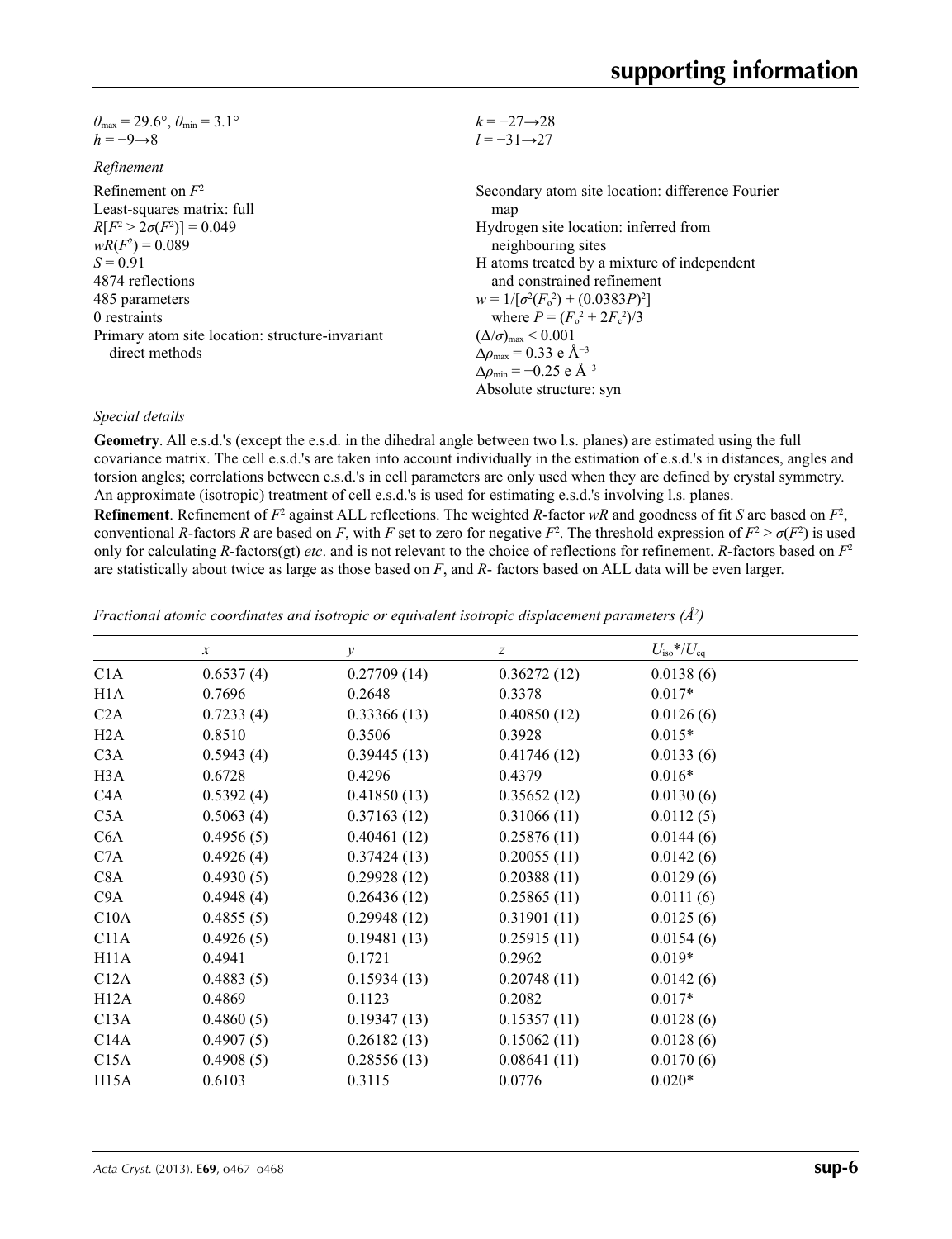| H15B              | 0.3744       | 0.3133      | 0.0781      | $0.020*$  |
|-------------------|--------------|-------------|-------------|-----------|
| C16A              | 0.4857(5)    | 0.22141(13) | 0.04961(11) | 0.0169(6) |
| <b>H16A</b>       | 0.3696       | 0.2209      | 0.0232      | $0.020*$  |
| H16B              | 0.6048       | 0.2177      | 0.0247      | $0.020*$  |
| C17A              | 0.4762(4)    | 0.16537(14) | 0.09340(11) | 0.0144(6) |
| C18A              | 0.2815(4)    | 0.28525(15) | 0.34602(12) | 0.0152(6) |
| <b>H18A</b>       | 0.2704       | 0.3073      | 0.3848      | $0.023*$  |
| H18B              | 0.2650       | 0.2374      | 0.3512      | $0.023*$  |
| H18C              | 0.1798       | 0.3021      | 0.3192      | $0.023*$  |
| <b>O19A</b>       | 0.5889(3)    | 0.21883(10) | 0.39170(9)  | 0.0183(5) |
| H <sub>19</sub> A | 0.690(5)     | 0.1979(16)  | 0.4026(14)  | $0.027*$  |
| O20A              | 0.4303(3)    | 0.37778(10) | 0.45422(9)  | 0.0175(5) |
| H20A              | 0.360(5)     | 0.4134(16)  | 0.4665(13)  | $0.026*$  |
| C21A              | 0.5428(4)    | 0.47768(14) | 0.32940(12) | 0.0169(7) |
| H21A              | 0.5620       | 0.5185      | 0.3495      | $0.020*$  |
| O22A              | 0.5152(3)    | 0.47204(8)  | 0.26879(7)  | 0.0163(4) |
| O23A              | 0.4968(3)    | 0.40411(9)  | 0.15318(8)  | 0.0202(5) |
| O <sub>24</sub> A |              |             | 0.08101(8)  |           |
|                   | 0.4658(3)    | 0.10611(9)  |             | 0.0197(5) |
| O25A              | 0.7644(3)    | 0.30680(10) | 0.46491(8)  | 0.0155(5) |
| C26A              | 0.9470(5)    | 0.27292(15) | 0.46869(13) | 0.0198(7) |
| H26A              | 0.9599       | 0.2425      | 0.4349      | $0.030*$  |
| H26B              | 0.9525       | 0.2478      | 0.5060      | $0.030*$  |
| H26C              | 1.0542       | 0.3052      | 0.4678      | $0.030*$  |
| C1B               | 0.1585(4)    | 0.56087(14) | 0.11712(12) | 0.0138(6) |
| H1B               | 0.2773       | 0.5707      | 0.1416      | $0.017*$  |
| C2B               | 0.2209(4)    | 0.50356(13) | 0.07249(11) | 0.0122(6) |
| H2B               | 0.3410       | 0.4826      | 0.0897      | $0.015*$  |
| C3B               | 0.0753(4)    | 0.44728(14) | 0.06042(12) | 0.0142(6) |
| H3B               | 0.1451       | 0.4112      | 0.0385      | $0.017*$  |
| C4B               | 0.0186(5)    | 0.42186(13) | 0.12046(12) | 0.0148(6) |
| C5B               | 0.0000(5)    | 0.46678(12) | 0.16840(11) | 0.0122(6) |
| C6B               | $-0.0095(5)$ | 0.43195(12) | 0.21909(12) | 0.0153(6) |
| C7B               | 0.0047(5)    | 0.45916(13) | 0.27823(12) | 0.0147(6) |
| C8B               | 0.0128(5)    | 0.53407(12) | 0.27772(11) | 0.0131(6) |
| C9B               | 0.0140(4)    | 0.57193(13) | 0.22427(11) | 0.0124(6) |
| C10B              | $-0.0063(5)$ | 0.54023(12) | 0.16285(11) | 0.0122(6) |
| C11B              | 0.0197(4)    | 0.64112(12) | 0.22764(11) | 0.0130(6) |
| H11B              | 0.0221       | 0.6661      | 0.1917      | $0.016*$  |
| C12B              | 0.0220(5)    | 0.67419(13) | 0.28128(11) | 0.0142(6) |
| H12B              | 0.0244       | 0.7212      | 0.2827      | $0.017*$  |
| C13B              | 0.0207(4)    | 0.63669(13) | 0.33360(11) | 0.0111(6) |
| C14B              | 0.0183(4)    | 0.56769(12) | 0.33227(11) | 0.0126(6) |
| C15B              | 0.0213(5)    | 0.53980(13) | 0.39498(11) | 0.0143(6) |
| H15C              | 0.1383       | 0.5116      | 0.4011      | $0.017*$  |
| H15D              | $-0.0974$    | 0.5130      | 0.4027      | $0.017*$  |
| C16B              | 0.0272(5)    | 0.60024(13) | 0.43590(11) | 0.0152(6) |
| H16C              | $-0.0855$    | 0.5998      | 0.4636      | $0.018*$  |
| H16D              | 0.1496       | 0.6006      | 0.4596      | $0.018*$  |
|                   |              |             |             |           |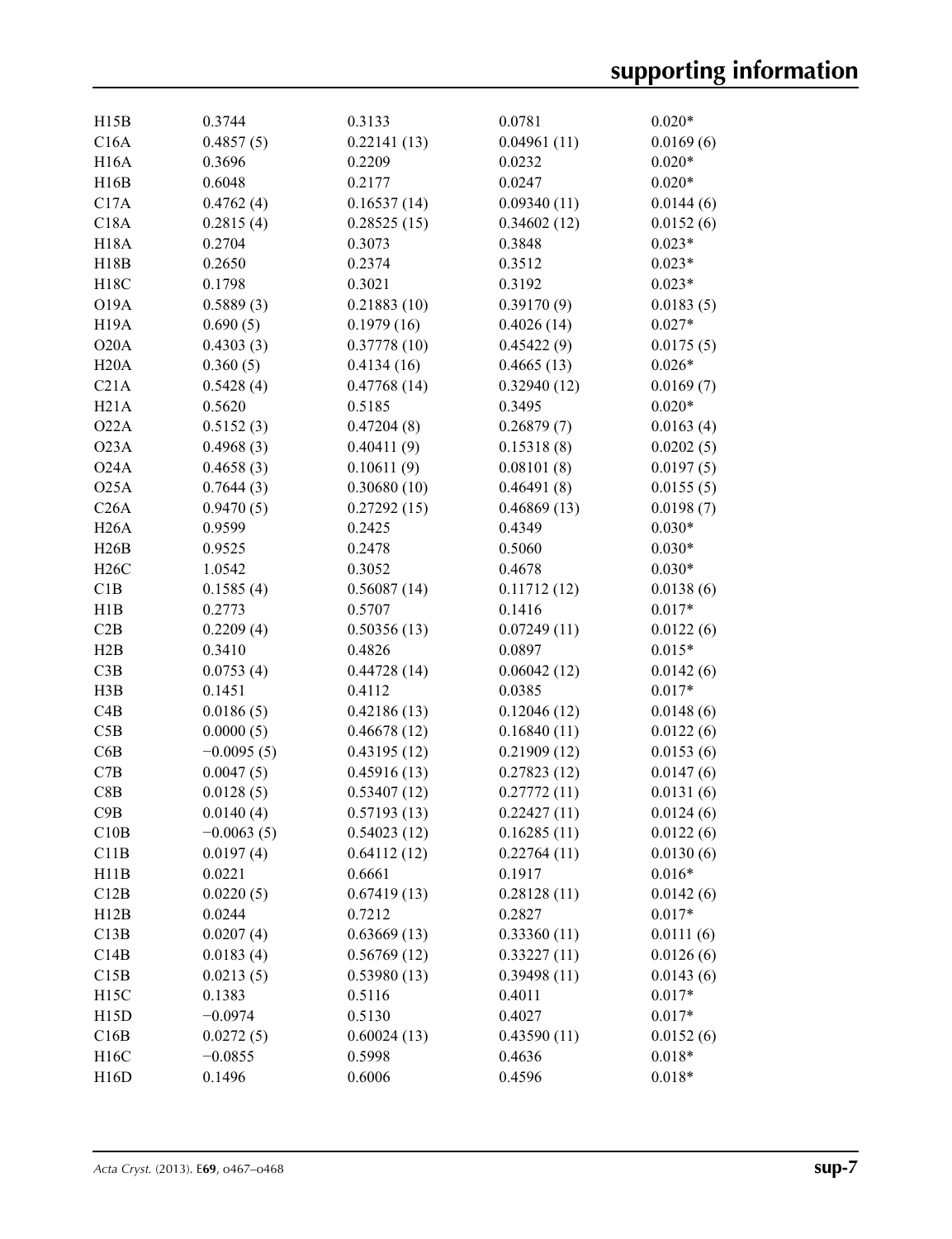| C17B | 0.0180(5)    | 0.66011(13) | 0.39581(11)   | 0.0148(6) |
|------|--------------|-------------|---------------|-----------|
| C18B | $-0.2121(5)$ | 0.55864(15) | 0.13852(13)   | 0.0175(7) |
| H18D | $-0.2304$    | 0.5386      | 0.0991        | $0.026*$  |
| H18E | $-0.2231$    | 0.6069      | 0.1353        | $0.026*$  |
| H18F | $-0.3128$    | 0.5420      | 0.1658        | $0.026*$  |
| O19B | 0.1100(3)    | 0.62125(10) | 0.08747(9)    | 0.0187(5) |
| H19B | 0.052(5)     | 0.6121(16)  | 0.0560(14)    | $0.028*$  |
| O20B | $-0.0878(3)$ | 0.46870(10) | 0.02504(9)    | 0.0194(5) |
| H20B | $-0.090(5)$  | 0.4507(15)  | $-0.0072(14)$ | $0.029*$  |
| C21B | 0.0133(5)    | 0.36090(14) | 0.14567(12)   | 0.0180(6) |
| H21B | 0.0199       | 0.3206      | 0.1240        | $0.022*$  |
| O22B | $-0.0029(3)$ | 0.36481(8)  | 0.20658(8)    | 0.0182(4) |
| O23B | 0.0138(4)    | 0.42681(9)  | 0.32411(8)    | 0.0211(5) |
| O24B | 0.0124(4)    | 0.71751(9)  | 0.41237(8)    | 0.0244(5) |
| O25B | 0.2759(3)    | 0.53000(9)  | 0.01613(8)    | 0.0145(4) |
| C26B | 0.4663(4)    | 0.55951(14) | 0.01558(12)   | 0.0165(6) |
| H26D | 0.4740       | 0.5934      | 0.0468        | $0.025*$  |
| H26E | 0.4899       | 0.5800      | $-0.0233$     | $0.025*$  |
| H26F | 0.5654       | 0.5254      | 0.0229        | $0.025*$  |
|      |              |             |               |           |

*Atomic displacement parameters (Å2 )*

| $U^{23}$      |
|---------------|
| 0.0007(12)    |
| 0.0008(12)    |
| $-0.0013(12)$ |
| $-0.0001(11)$ |
| $-0.0004(10)$ |
| 0.0001(11)    |
| 0.0025(12)    |
| 0.0007(11)    |
| $-0.0004(10)$ |
| 0.0007(10)    |
| 0.0033(11)    |
| 0.0011(11)    |
| $-0.0013(11)$ |
| 0.0017(10)    |
| 0.0036(11)    |
| 0.0009(11)    |
| $-0.0039(12)$ |
| $-0.0005(12)$ |
| 0.0043(9)     |
| $-0.0023(9)$  |
| $-0.0010(12)$ |
| 0.0008(7)     |
| 0.0042(8)     |
| $-0.0024(8)$  |
| 0.0035(9)     |
|               |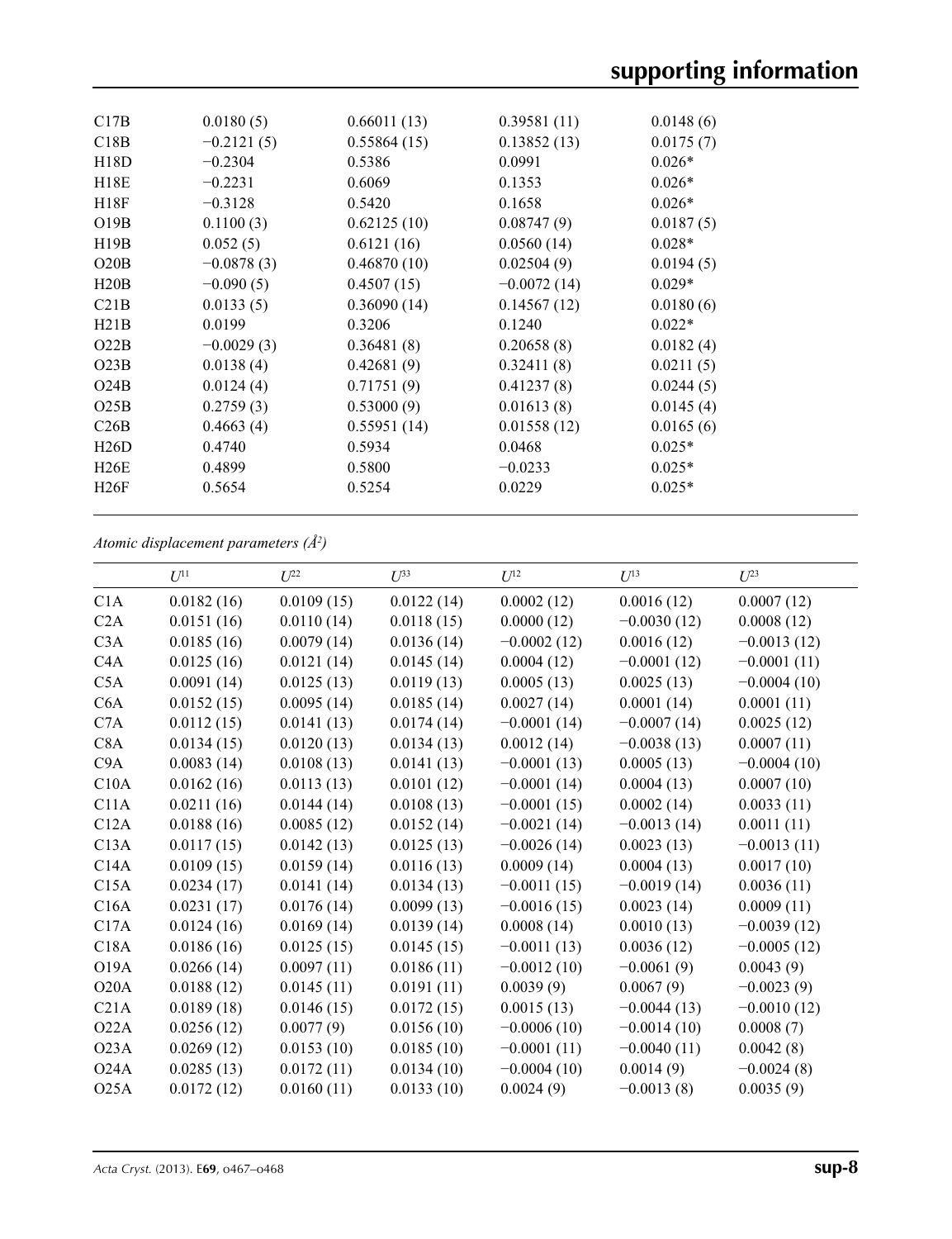# **supporting information**

| C26A | 0.0192(18) | 0.0183(16) | 0.0220(16) | 0.0018(14)    | $-0.0027(13)$ | 0.0008(13)    |
|------|------------|------------|------------|---------------|---------------|---------------|
| C1B  | 0.0179(17) | 0.0129(16) | 0.0106(14) | 0.0027(13)    | $-0.0007(12)$ | $-0.0002(12)$ |
| C2B  | 0.0188(16) | 0.0107(14) | 0.0070(13) | 0.0024(12)    | $-0.0005(12)$ | 0.0002(11)    |
| C3B  | 0.0170(17) | 0.0102(14) | 0.0153(15) | 0.0035(13)    | $-0.0002(12)$ | $-0.0018(12)$ |
| C4B  | 0.0114(15) | 0.0133(14) | 0.0196(15) | $-0.0031(14)$ | 0.0018(13)    | $-0.0041(11)$ |
| C5B  | 0.0114(15) | 0.0102(13) | 0.0151(14) | 0.0002(14)    | $-0.0001(13)$ | $-0.0042(10)$ |
| C6B  | 0.0190(16) | 0.0067(13) | 0.0202(14) | $-0.0009(14)$ | 0.0039(14)    | $-0.0019(11)$ |
| C7B  | 0.0137(15) | 0.0125(13) | 0.0178(14) | 0.0023(13)    | 0.0022(14)    | 0.0019(11)    |
| C8B  | 0.0148(15) | 0.0104(13) | 0.0142(13) | 0.0035(13)    | $-0.0013(13)$ | 0.0000(11)    |
| C9B  | 0.0123(15) | 0.0126(14) | 0.0124(13) | $-0.0020(13)$ | 0.0000(13)    | $-0.0003(10)$ |
| C10B | 0.0155(15) | 0.0082(13) | 0.0131(13) | 0.0033(14)    | $-0.0008(13)$ | $-0.0012(10)$ |
| C11B | 0.0161(16) | 0.0105(13) | 0.0125(13) | 0.0002(13)    | $-0.0015(13)$ | 0.0032(10)    |
| C12B | 0.0181(17) | 0.0073(13) | 0.0173(14) | $-0.0008(13)$ | 0.0001(13)    | $-0.0024(11)$ |
| C13B | 0.0078(14) | 0.0156(14) | 0.0101(13) | 0.0014(13)    | $-0.0008(12)$ | $-0.0015(10)$ |
| C14B | 0.0090(15) | 0.0132(14) | 0.0157(14) | 0.0013(13)    | $-0.0007(13)$ | 0.0045(11)    |
| C15B | 0.0186(17) | 0.0111(13) | 0.0132(13) | 0.0009(14)    | 0.0009(13)    | 0.0024(10)    |
| C16B | 0.0173(16) | 0.0174(14) | 0.0109(13) | 0.0006(14)    | $-0.0021(12)$ | 0.0025(11)    |
| C17B | 0.0142(16) | 0.0133(14) | 0.0170(14) | $-0.0006(14)$ | $-0.0030(13)$ | $-0.0029(11)$ |
| C18B | 0.0209(17) | 0.0149(16) | 0.0167(15) | 0.0024(14)    | $-0.0062(13)$ | $-0.0018(13)$ |
| O19B | 0.0324(13) | 0.0112(11) | 0.0125(10) | 0.0024(9)     | $-0.0019(10)$ | 0.0015(9)     |
| O20B | 0.0196(12) | 0.0227(12) | 0.0160(11) | 0.0050(10)    | $-0.0058(9)$  | $-0.0068(9)$  |
| C21B | 0.0187(16) | 0.0165(15) | 0.0187(15) | $-0.0018(15)$ | 0.0013(14)    | $-0.0054(12)$ |
| O22B | 0.0256(12) | 0.0097(9)  | 0.0195(10) | $-0.0004(10)$ | 0.0039(11)    | $-0.0013(8)$  |
| O23B | 0.0325(13) | 0.0138(10) | 0.0169(10) | 0.0022(11)    | 0.0044(11)    | 0.0042(8)     |
| O24B | 0.0435(14) | 0.0147(10) | 0.0151(10) | $-0.0009(12)$ | $-0.0042(11)$ | $-0.0013(8)$  |
| O25B | 0.0178(11) | 0.0138(10) | 0.0118(10) | 0.0004(9)     | $-0.0003(8)$  | 0.0019(8)     |
| C26B | 0.0149(17) | 0.0177(14) | 0.0169(14) | 0.0017(13)    | $-0.0008(13)$ | $-0.0007(12)$ |
|      |            |            |            |               |               |               |

## *Geometric parameters (Å, º)*

| $C1A - 019A$ | 1.415(3) | $C1B - O19B$  | 1.428(3) |
|--------------|----------|---------------|----------|
| $C1A - C10A$ | 1.576(4) | $C1B - C10B$  | 1.579(4) |
| $C1A - C2A$  | 1.608(4) | $C1B - C2B$   | 1.589(4) |
| $C1A - H1A$  | 1.0000   | $C1B - H1B$   | 1.0000   |
| $C2A - 025A$ | 1.405(3) | $C2B - 025B$  | 1.423(3) |
| $C2A - C3A$  | 1.524(4) | $C2B - C3B$   | 1.534(4) |
| $C2A - H2A$  | 1.0000   | $C2B - H2B$   | 1.0000   |
| $C3A - O20A$ | 1.431(3) | $C3B - O20B$  | 1.434(3) |
| $C3A - C4A$  | 1.499(4) | $C3B - C4B$   | 1.492(4) |
| $C3A - H3A$  | 1.0000   | $C3B$ —H $3B$ | 1.0000   |
| $C4A - C21A$ | 1.341(4) | $C4B - C21B$  | 1.355(4) |
| $C4A - C5A$  | 1.416(3) | $C4B - C5B$   | 1.413(3) |
| $C5A - C6A$  | 1.343(3) | $C5B - C6B$   | 1.339(3) |
| $C5A - C10A$ | 1.476(4) | $C5B - C10B$  | 1.489(3) |
| $C6A - 022A$ | 1.386(3) | $C6B - 022B$  | 1.385(3) |
| $C6A - C7A$  | 1.443(4) | $C6B - C7B$   | 1.439(4) |
| $C7A - 023A$ | 1.222(3) | $C7B - 023B$  | 1.221(3) |
| $C7A - C8A$  | 1.516(3) | $C7B$ — $C8B$ | 1.514(4) |
|              |          |               |          |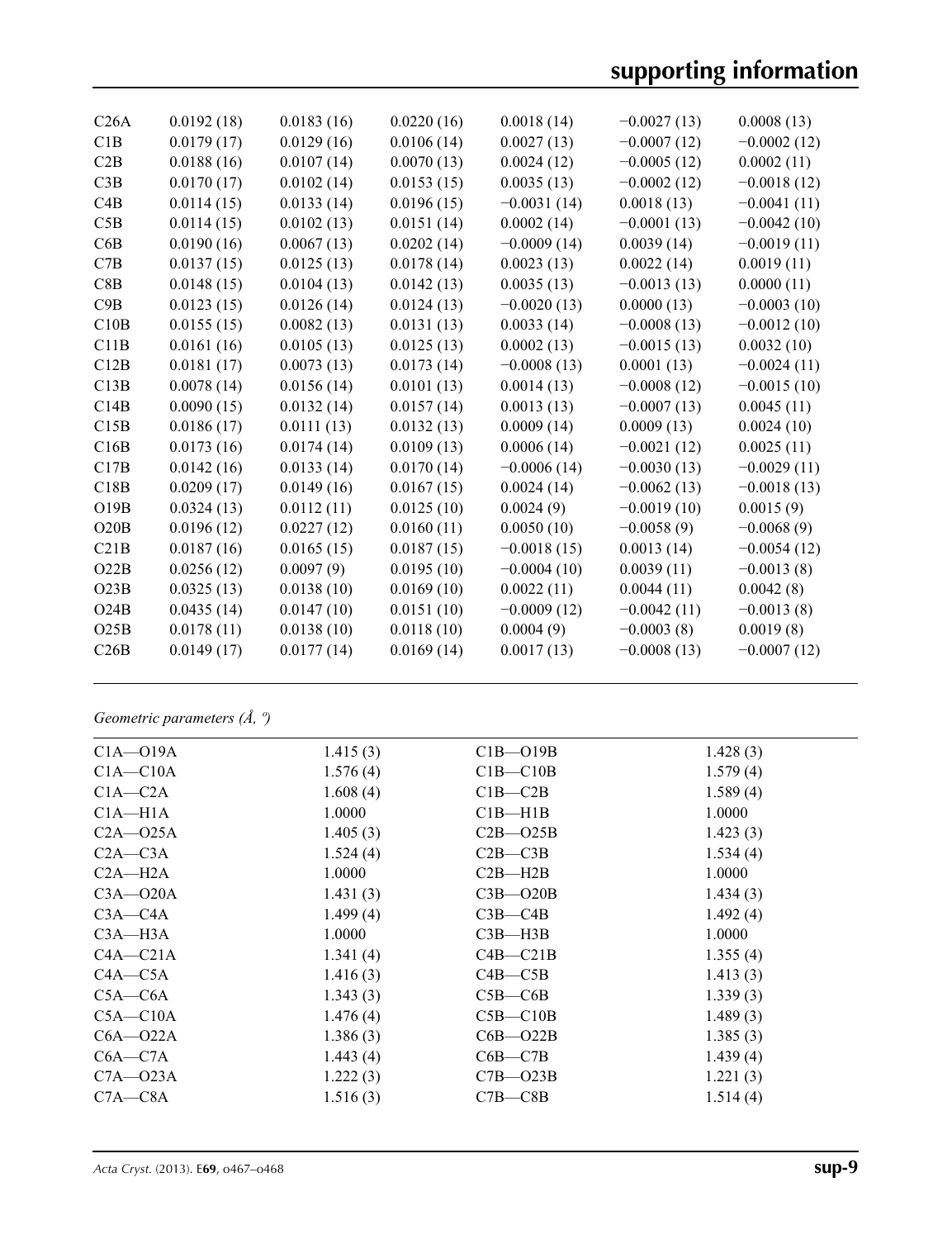| $C8A - C14A$        | 1.414(3) | $C8B - C14B$        | 1.400(4)           |
|---------------------|----------|---------------------|--------------------|
| $C8A - C9A$         | 1.417(3) | $C8B - C9B$         | 1.422(3)           |
| $C9A - C11A$        | 1.405(4) | $C9B - C11B$        | 1.400(3)           |
| $C9A - C10A$        | 1.530(3) | $C9B - C10B$        | 1.526(3)           |
| $C10A - C18A$       | 1.546(4) | $C10B - C18B$       | 1.553(4)           |
| $C11A - C12A$       | 1.363(3) | $C11B - C12B$       | 1.377(3)           |
| $C11A - H11A$       | 0.9500   | $C11B - H11B$       | 0.9500             |
| $C12A - C13A$       | 1.392(3) | $C12B - C13B$       | 1.397(3)           |
| $C12A - H12A$       | 0.9500   | $C12B - H12B$       | 0.9500             |
| $C13A - C14A$       | 1.382(4) | $C13B - C14B$       | 1.394(3)           |
| $C13A - C17A$       | 1.466(4) | $C13B - C17B$       | 1.474(4)           |
| $C14A - C15A$       | 1.518(3) | $C14B - C15B$       | 1.515(3)           |
| $C15A - C16A$       | 1.537(3) | $C15B - C16B$       | 1.528(4)           |
| $C15A - H15A$       | 0.9900   | $C15B - H15C$       | 0.9900             |
| $C15A - H15B$       | 0.9900   | $C15B - H15D$       | 0.9900             |
| $C16A - C17A$       | 1.500(4) | $C16B - C17B$       | 1.508(4)           |
| $C16A - H16A$       | 0.9900   | C16B-H16C           | 0.9900             |
| $C16A - H16B$       | 0.9900   | $C16B - H16D$       | 0.9900             |
| $C17A - 024A$       | 1.231(3) | $C17B - 024B$       | 1.218(3)           |
| C18A-H18A           | 0.9800   | C18B-H18D           | 0.9800             |
| $C18A - H18B$       | 0.9800   | C18B-H18E           | 0.9800             |
| C18A-H18C           | 0.9800   | $C18B - H18F$       | 0.9800             |
| O19A-H19A           | 0.84(3)  | O19B-H19B           | 0.83(3)            |
| $O20A - H20A$       | 0.91(3)  | $O20B - H20B$       | 0.81(3)            |
| $C21A - 022A$       | 1.377(3) | $C21B - 022B$       |                    |
| $C21A - H21A$       | 0.9500   |                     | 1.373(3)<br>0.9500 |
|                     |          | $C21B - H21B$       |                    |
| $O25A - C26A$       | 1.425(4) | $O25B - C26B$       | 1.430(3)           |
| $C26A - H26A$       | 0.9800   | $C26B - H26D$       | 0.9800             |
| $C26A - H26B$       | 0.9800   | $C26B - H26E$       | 0.9800             |
| $C26A - H26C$       | 0.9800   | $C26B - H26F$       | 0.9800             |
| $O19A - C1A - C10A$ | 107.2(2) | $O19B - C1B - C10B$ | 111.3(2)           |
| $O19A - C1A - C2A$  | 112.9(2) | $O19B - C1B - C2B$  | 113.0(2)           |
| $C10A - C1A - C2A$  | 114.1(2) | $C10B - C1B - C2B$  | 114.1(2)           |
| $O19A - C1A - H1A$  | 107.4    | $O19B - C1B - H1B$  | 105.9              |
| $C10A - C1A - H1A$  | 107.4    | $C10B - C1B - H1B$  | 105.9              |
| $C2A - C1A - H1A$   | 107.4    | $C2B - C1B - H1B$   | 105.9              |
| $O25A - C2A - C3A$  | 107.9(2) | $O25B - C2B - C3B$  | 107.0(2)           |
| $O25A - C2A - C1A$  | 111.1(2) | $O25B-C2B-C1B$      | 110.9(2)           |
| $C3A - C2A - C1A$   | 119.0(2) | $C3B - C2B - C1B$   | 118.5(2)           |
| $O25A - C2A - H2A$  | 106.0    | $O25B-C2B-H2B$      | 106.6              |
| $C3A - C2A - H2A$   | 106.0    | $C3B - C2B - H2B$   | 106.6              |
| $C1A - C2A - H2A$   | 106.0    | $C1B - C2B - H2B$   | 106.6              |
| $O20A - C3A - C4A$  | 113.9(2) | $O20B - C3B - C4B$  | 113.7(2)           |
| $O20A - C3A - C2A$  | 109.8(2) | $O20B - C3B - C2B$  | 112.2(2)           |
| $C4A - C3A - C2A$   | 106.6(2) | $C4B - C3B - C2B$   | 105.3(2)           |
| O20A-C3A-H3A        | 108.8    | $O20B - C3B - H3B$  | 108.5              |
| C4A-C3A-H3A         | 108.8    | $C4B - C3B - H3B$   | 108.5              |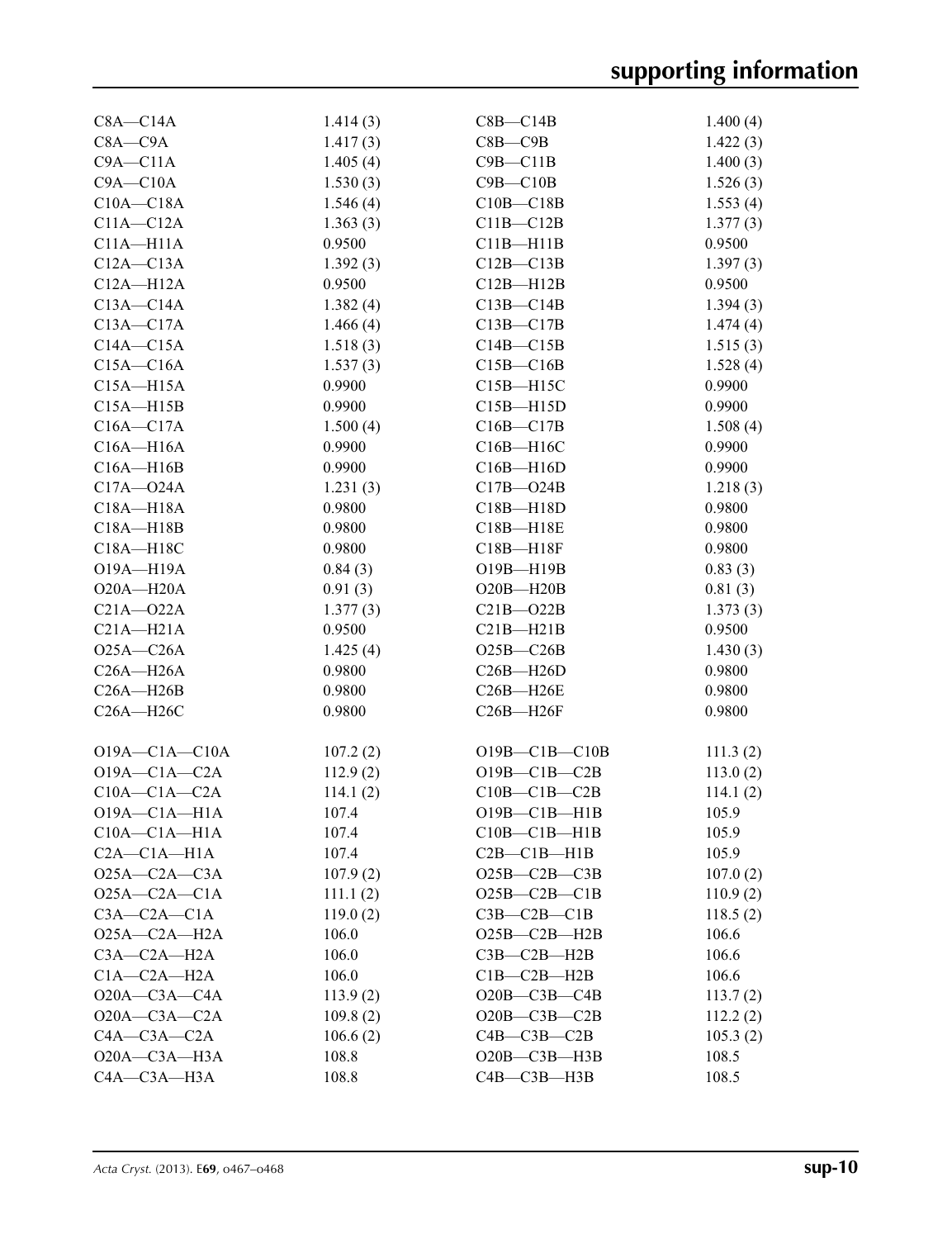| $C2A - C3A - H3A$    | 108.8    | $C2B - C3B - H3B$     | 108.5    |
|----------------------|----------|-----------------------|----------|
| $C21A - C4A - C5A$   | 105.6(2) | $C21B-C4B-C5B$        | 105.3(2) |
| $C21A - C4A - C3A$   | 134.3(3) | $C21B-C4B-C3B$        | 134.1(3) |
| $C5A - C4A - C3A$    | 119.1(2) | $C5B - C4B - C3B$     | 119.3(2) |
| $C6A - C5A - C4A$    | 107.9(2) | $C6B - C5B - C4B$     | 108.3(2) |
| $C6A - C5A - C10A$   | 126.5(2) | $C6B - C5B - C10B$    | 126.4(2) |
| $C4A - C5A - C10A$   | 125.7(2) | $C4B - C5B - C10B$    | 125.3(2) |
| $C5A - C6A - 022A$   | 109.9(2) | $C5B - C6B - O22B$    | 109.9(2) |
| $C5A-C6A-C7A$        | 125.1(2) | $C5B-C6B-C7B$         | 125.4(2) |
| $O22A - C6A - C7A$   | 124.4(2) | $O22B - COB - C7B$    | 123.9(2) |
| $O23A - C7A - C6A$   | 125.2(2) | $O23B-C7B-C6B$        | 125.2(2) |
| $O23A - C7A - C8A$   | 122.4(2) | $O23B-C7B-C8B$        | 122.6(2) |
| $C6A - C7A - C8A$    | 112.3(2) | $C6B - C7B - C8B$     | 112.1(2) |
| $C14A - C8A - C9A$   | 117.8(2) | $C14B - C8B - C9B$    | 118.4(2) |
| $C14A - C8A - C7A$   | 119.5(2) | $C14B - C8B - C7B$    | 118.6(2) |
| $C9A - C8A - C7A$    | 122.7(2) | $C9B$ — $C8B$ — $C7B$ | 123.0(2) |
| $C11A - C9A - C8A$   | 120.3(2) | $C11B - C9B - C8B$    | 119.4(2) |
| $C11A - C9A - C10A$  | 117.1(2) | $C11B - C9B - C10B$   | 118.0(2) |
| $C8A - C9A - C10A$   | 122.5(2) | $C8B - C9B - C10B$    | 122.4(2) |
| $C5A - C10A - C9A$   | 110.0(2) | $C5B - C10B - C9B$    | 109.9(2) |
| $C5A - C10A - C18A$  | 108.7(2) | $C5B - C10B - C18B$   | 107.1(2) |
| $C9A - C10A - C18A$  | 107.3(2) | $C9B - C10B - C18B$   | 107.4(2) |
| $C5A - C10A - C1A$   | 107.0(2) | $C5B - C10B - C1B$    | 107.3(2) |
| $C9A - C10A - C1A$   | 112.8(2) | $C9B - C10B - C1B$    | 114.3(2) |
| $C18A - C10A - C1A$  | 111.1(2) | $C18B - C10B - C1B$   | 110.7(2) |
| $C12A - C11A - C9A$  | 121.3(2) | $C12B - C11B - C9B$   | 122.1(2) |
| $C12A - C11A - H11A$ | 119.4    | $C12B - C11B - H11B$  | 118.9    |
| $C9A - C11A - H11A$  | 119.4    | $C9B - C11B - H11B$   | 118.9    |
| $C11A - C12A - C13A$ | 118.6(2) | $C11B-C12B-C13B$      | 118.1(2) |
| $C11A - C12A - H12A$ | 120.7    | $C11B-C12B-H12B$      | 120.9    |
| $C13A - C12A - H12A$ | 120.7    | $C13B - C12B - H12B$  | 120.9    |
| $C14A - C13A - C12A$ | 122.4(2) | $C14B - C13B - C12B$  | 121.6(2) |
| $C14A - C13A - C17A$ | 110.1(2) | $C14B - C13B - C17B$  | 109.9(2) |
| $C12A - C13A - C17A$ | 127.5(2) | $C12B - C13B - C17B$  | 128.4(2) |
| $C13A - C14A - C8A$  | 119.6(2) | $C13B - C14B - C8B$   | 120.2(2) |
| $C13A - C14A - C15A$ | 111.1(2) | $C13B - C14B - C15B$  | 110.6(2) |
| $C8A - C14A - C15A$  | 129.3(2) | $C8B - C14B - C15B$   | 129.2(2) |
| $C14A - C15A - C16A$ | 104.1(2) | $C14B - C15B - C16B$  | 105.2(2) |
| $C14A - C15A - H15A$ | 110.9    | C14B-C15B-H15C        | 110.7    |
| $C16A - C15A - H15A$ | 110.9    | $C16B - C15B - H15C$  | 110.7    |
| $C14A - C15A - H15B$ | 110.9    | $C14B - C15B - H15D$  | 110.7    |
| $C16A - C15A - H15B$ | 110.9    | C16B-C15B-H15D        | 110.7    |
| $H15A - C15A - H15B$ | 109.0    | $H15C-C15B-H15D$      | 108.8    |
| $C17A - C16A - C15A$ | 106.6(2) | $C17B - C16B - C15B$  | 106.3(2) |
| $C17A - C16A - H16A$ | 110.4    | C17B-C16B-H16C        | 110.5    |
| $C15A - C16A - H16A$ | 110.4    | $C15B - C16B - H16C$  | 110.5    |
| $C17A - C16A - H16B$ | 110.4    | $C17B - C16B - H16D$  | 110.5    |
| $C15A - C16A - H16B$ | 110.4    | $C15B - C16B - H16D$  | 110.5    |
|                      |          |                       |          |